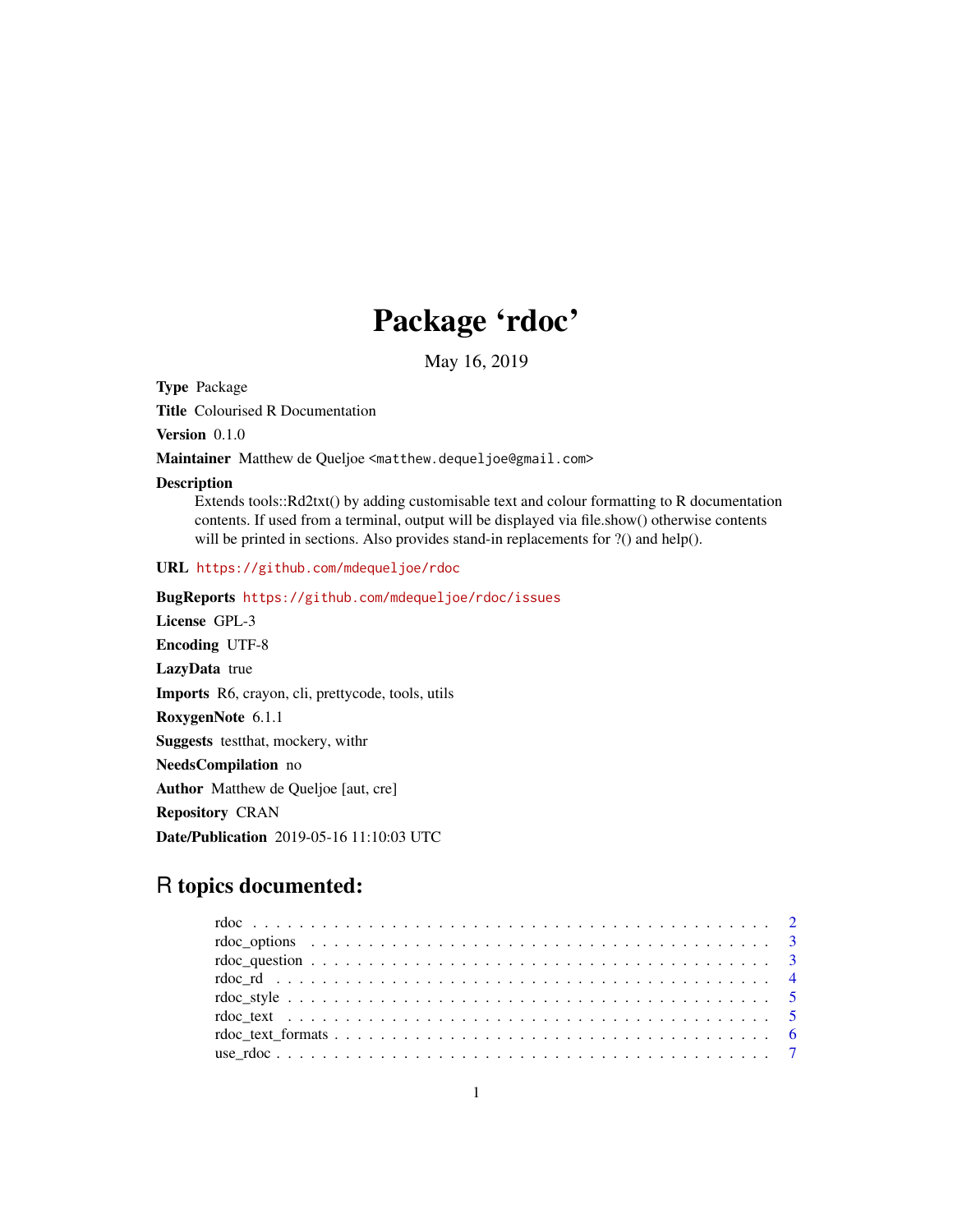# <span id="page-1-0"></span>**Index** [8](#page-7-0) **8**

# **Description**

Refer to colourised R docs as terminal output. Provides a replacement for help. A number of common (substantive) section accessors are also provided.

# Usage

```
rdoc(topic, package = NULL, lib.loc = NULL)
rdoc_usage(topic, package = NULL, lib.loc = NULL)
rdoc_arguments(topic, package = NULL, lib.loc = NULL)
rdoc_details(topic, package = NULL, lib.loc = NULL)
rdoc_examples(topic, package = NULL, lib.loc = NULL)
```
# Arguments

| topic   | $character(1)$ , help topic                                 |
|---------|-------------------------------------------------------------|
| package | character (1), package of help topic. Defaults to NULL      |
| lib.loc | character(1), library location of package. Defaults to NULL |

# Details

The manner in which content is outputted depends on where it is being used. If used from a terminal the contents will be outputted via file.show. Otherwise the output will be printed interactively by sections unless this has been disabled via options(rdoc.by\_section = FALSE). When printing by section pressing the <enter> keypress will show the next section. Any other keypress will exit the interaction without printing any remaining sections. Color support is checked via crayon::has\_color(). Customising rdoc output is possible via 'options', see [rdoc\\_options](#page-2-1) for more details.

# Examples

```
library(rdoc)
rdoc("rdoc")
rdoc_examples("min")
rdoc_usage(substr)
```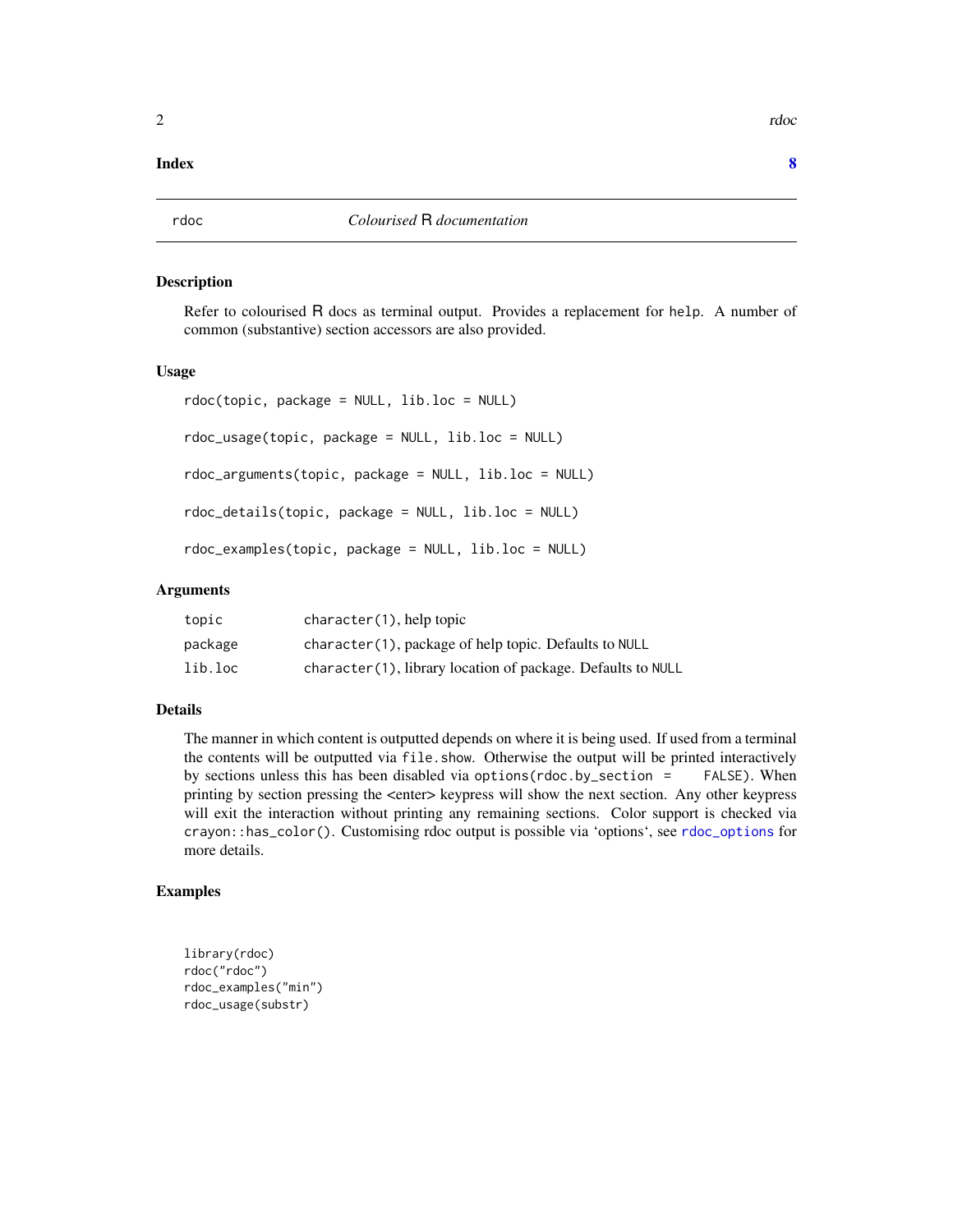<span id="page-2-1"></span><span id="page-2-0"></span>rdoc\_options *rdoc options*

# Description

Rdoc uses the following options() to set output:

- 'rdoc.by\_section': logical, output interactively printed by sections for console sessions. Sections will be printed with the <enter> keypress. Any other keypress will exit the interaction without printing the remaining sections. Default is TRUE.
- 'rdoc.header': logical, whether package header is included in the output. Default is TRUE.
- 'rdoc.text\_formats': see [rdoc\\_text\\_formats](#page-5-1)
- 'rdoc.style': see [rdoc\\_style](#page-4-1)
- 'rdoc.item\_bullet': Symbol to use for itemized lists. Default is paste0(cli::symbol\$circle, "")

rdoc\_question *Colourised* R *documentation*

# Description

Refer to colourised R docs as terminal output. Provides a replacement for ?. Meant primarily for use as an override in use\_rdoc()

# Usage

```
rdoc_question(type, topic)
```
# Arguments

| type  | the special type of documentation to use for this topic; for example, if the type<br>is class, documentation is provided for the class with name topic. See the<br>Section 'S4 Method Documentation' for the uses of type to get help on formal<br>methods, including methods? function and method?call.                                   |
|-------|--------------------------------------------------------------------------------------------------------------------------------------------------------------------------------------------------------------------------------------------------------------------------------------------------------------------------------------------|
| topic | Usually, a name or character string specifying the topic for which help is sought.<br>Alternatively, a function call to ask for documentation on a corresponding S4<br>method: see the section on S4 method documentation. The calls pkg::topic<br>and $pkg$ :::topic are treated specially, and look for help on topic in package<br>pkg. |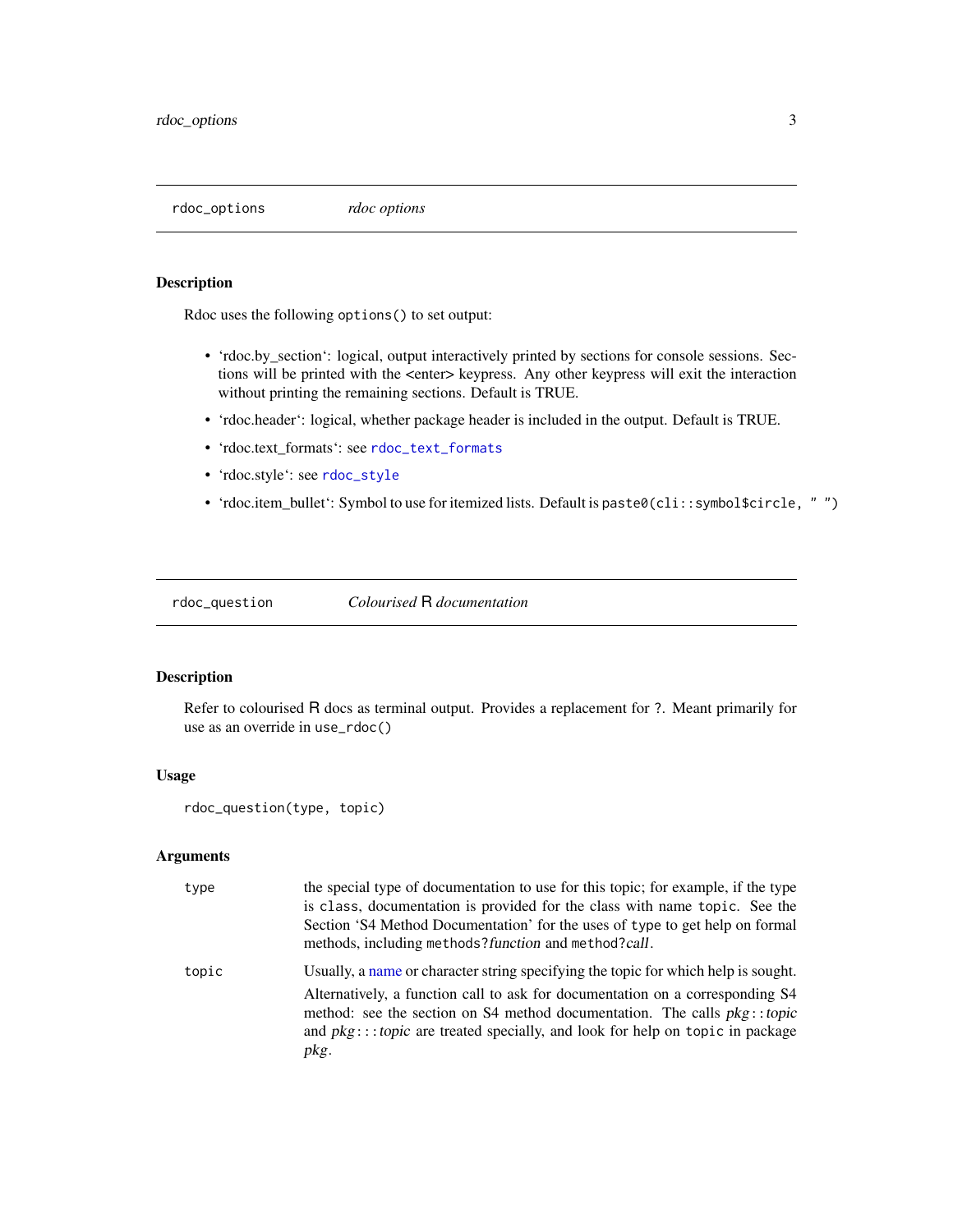# Details

The manner in which content is outputted depends on where it is being used. If used from a terminal the contents will be outputted via file.show. Otherwise the output will be printed interactively by sections unless this has been disabled via options(rdoc.by\_section = FALSE). When printing by section pressing the <enter> keypress will show the next section. Any other keypress will exit the interaction without printing any remaining sections. Color support is checked via crayon::has\_color(). Customising rdoc output is possible via 'options', see [rdoc\\_options](#page-2-1) for more details.

# Examples

rdoc::rdoc\_question('lapply')

# rdoc\_rd *Colourised* R *documentation*

#### Description

Refer directly to .Rd file contents as terminal output.

#### Usage

rdoc\_rd(path)

#### Arguments

path character(1), the path to an .Rd file

# Details

The manner in which content is outputted depends on where it is being used. If used from a terminal the contents will be outputted via file.show. Otherwise the output will be printed interactively by sections unless this has been disabled via options(rdoc.by\_section = FALSE). When printing by section pressing the <enter> keypress will show the next section. Any other keypress will exit the interaction without printing any remaining sections. Color support is checked via crayon::has\_color(). Customising rdoc output is possible via 'options', see [rdoc\\_options](#page-2-1) for more details.

# Examples

```
d <- system.file('extdata/rdoc_test.Rd', package = "rdoc")
rdoc::rdoc_rd(d)
```
<span id="page-3-0"></span>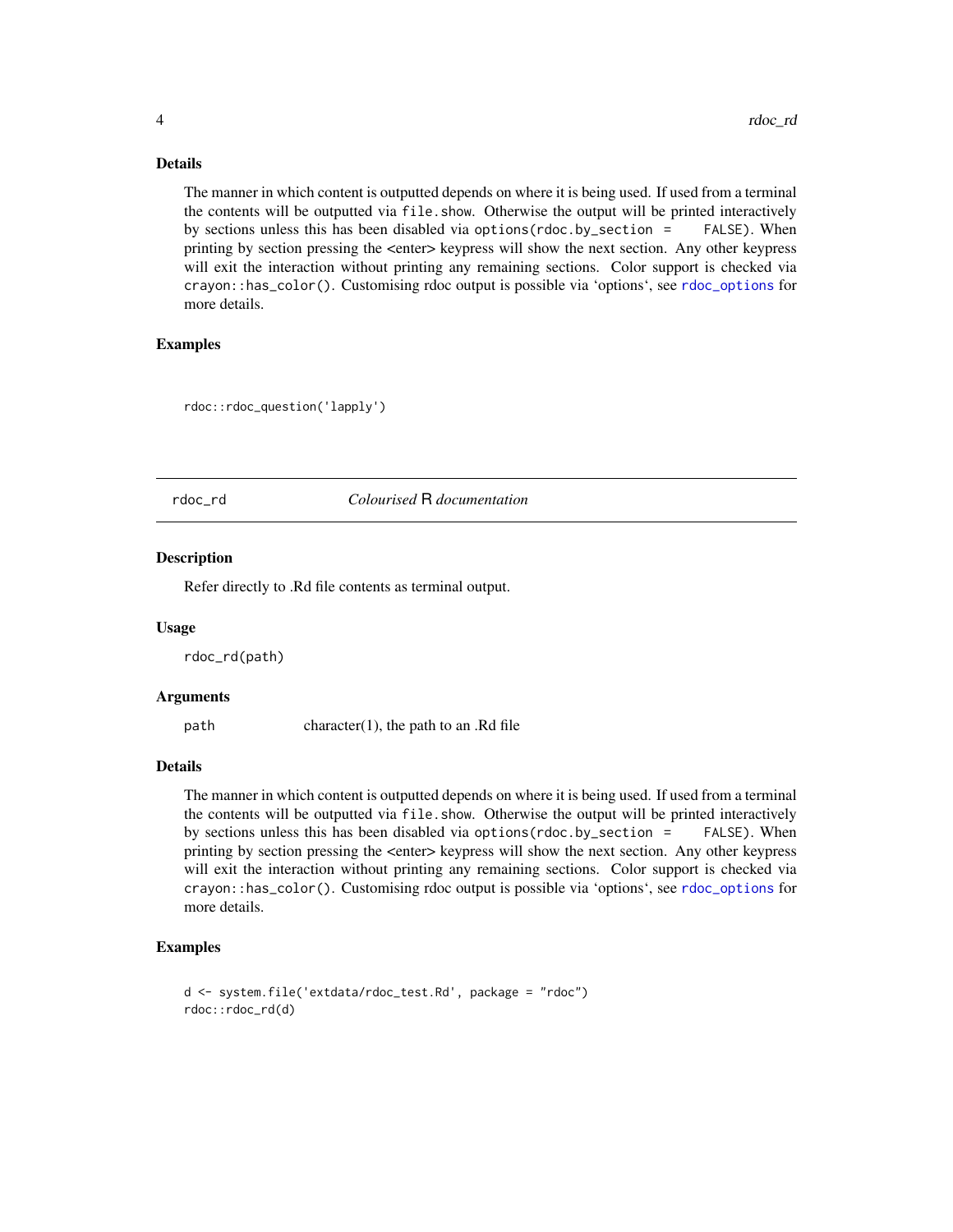<span id="page-4-1"></span><span id="page-4-0"></span>

# Description

Set Rd output formatting styles to be supplied to options(rdoc.style = rdoc\_style())

# Usage

```
rdoc_style(title = crayon::bold, section_titles = crayon::underline,
  arguments = NULL, code_style = prettycode::default_style())
```
# Arguments

| title                         | topic title.                                                                                    |
|-------------------------------|-------------------------------------------------------------------------------------------------|
| section_titles section titles |                                                                                                 |
| arguments                     | argument parameters.                                                                            |
| code_style                    | code sections (e.g. examples) and inline code styles to be passed on to prettycode: : highlight |

# Details

all inputs should be functions or NULL with the exception of code\_style which should be a list of functions.

# Value

A list

# Examples

options(rdoc.style = rdoc::rdoc\_style(arguments = crayon::italic))

rdoc\_text *Colourised* R *documentation*

# Description

Access the underlying rdoc text lines

# Usage

```
rdoc_text(topic, package = NULL, lib.loc = NULL)
```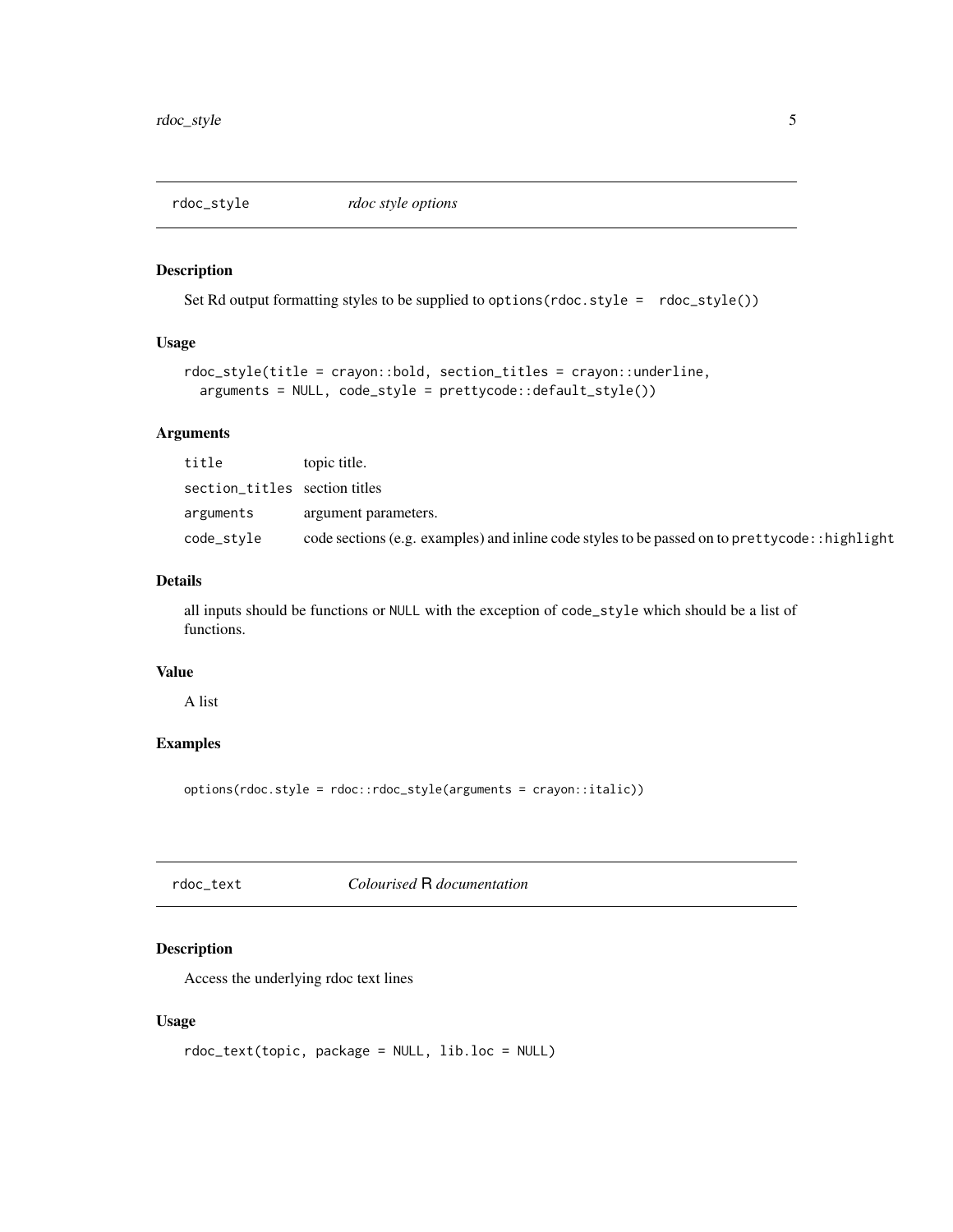# <span id="page-5-0"></span>Arguments

| topic   | $character(1)$ , help topic                                  |
|---------|--------------------------------------------------------------|
| package | character (1), package of help topic. Defaults to NULL       |
| lib.loc | character (1), library location of package. Defaults to NULL |

# Value

character

# Examples

txt <- rdoc::rdoc\_text('min')

<span id="page-5-1"></span>rdoc\_text\_formats *Rdoc text formatting*

# Description

Set Rd text format defaults to be supplied to options(rdoc.text\_formats = rdoc\_text\_formats())

# Usage

```
rdoc_text_formats(r_logo = crayon::combine_styles("bold", "blue"),
 pkg = function(x) paste0("{", x, "}"),
 inline_code = prettycode::default_style(), italic = crayon::italic,
 bold = crayon::bold, table = list(float = "center", borderstyle ="single", align = "left"), email = crayon::underline,
 url = crayon::underline, href = crayon::underline,
 link = function(x) x)
```
# Arguments

| r_logo      | R symbol                                                                                                 |
|-------------|----------------------------------------------------------------------------------------------------------|
| pkg         | <b>pkg</b> references                                                                                    |
| inline_code | in line code, options to pass to the style argument of prettycode:: highlight<br>as a list of functions. |
| italic      | <i>italic</i> font                                                                                       |
| bold        | <b>bold</b> font                                                                                         |
| table       | tabular, options to pass to $\text{cli}: \text{boxx}$ as a list.                                         |
| email       | email formats                                                                                            |
| url         | url references                                                                                           |
| href        | href                                                                                                     |
| link        | links                                                                                                    |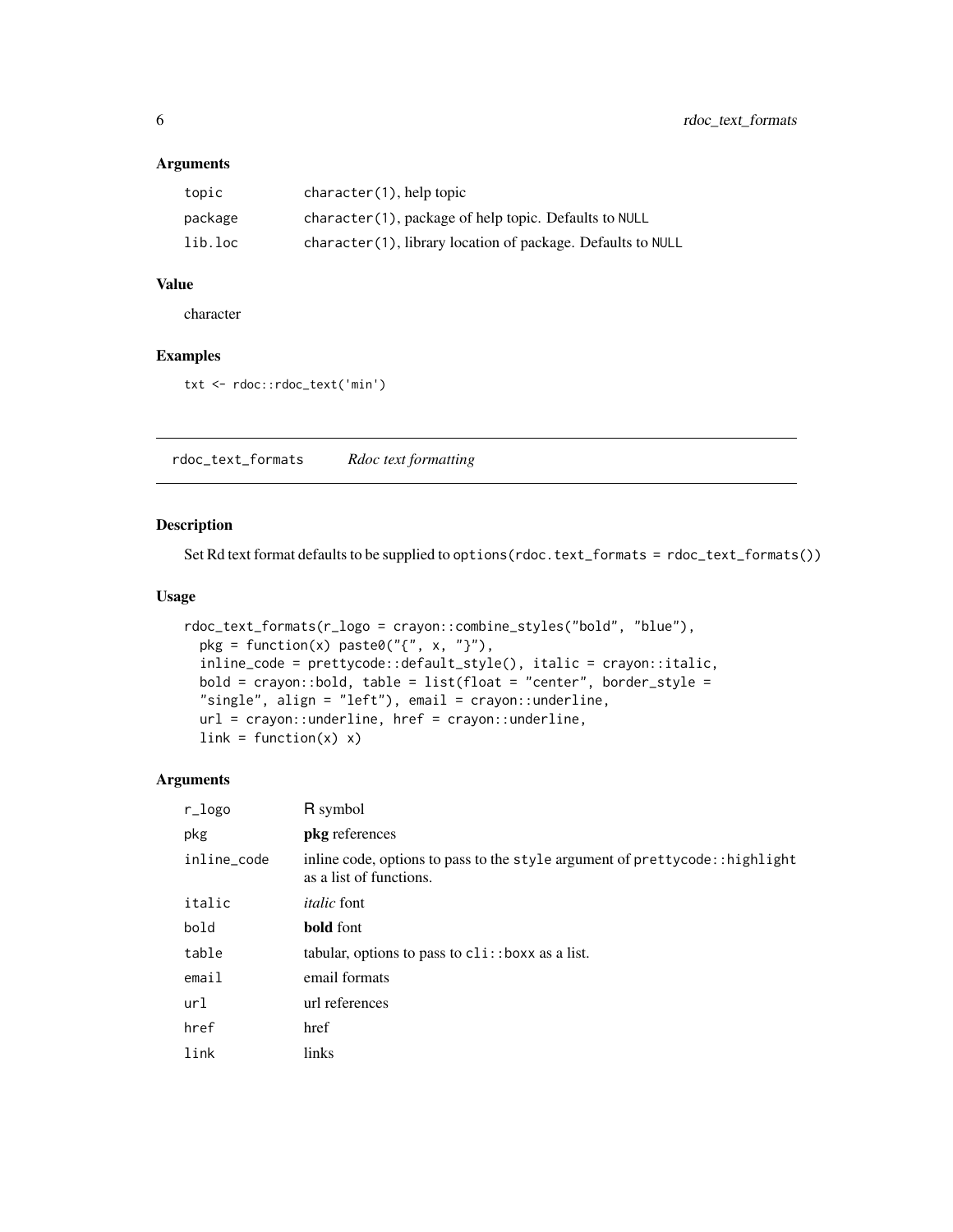# <span id="page-6-0"></span>use\_rdoc 7

# Details

The input will generally be a function, unless otherwise indicated above. Functions must take and return a character vector. If set as NULL, the relevant text will be displayed using the defaults of tools::Rd2txt or the calling function it is passed to. Note that href and link formatting refer to the source reference which will otherwise be excluded by tools:: Rd2txt.

use\_rdoc *Base replacements*

# Description

rdoc replacements for ? and help

# Usage

use\_rdoc()

rm\_rdoc()

# Details

Calling use\_rdoc() will override utils::`?` with rdoc\_question and utils::help with rdoc These replacements can be unset by calling rm\_rdoc().

# Examples

```
rdoc::use_rdoc()
?help
rdoc::rm_rdoc()
?help
```